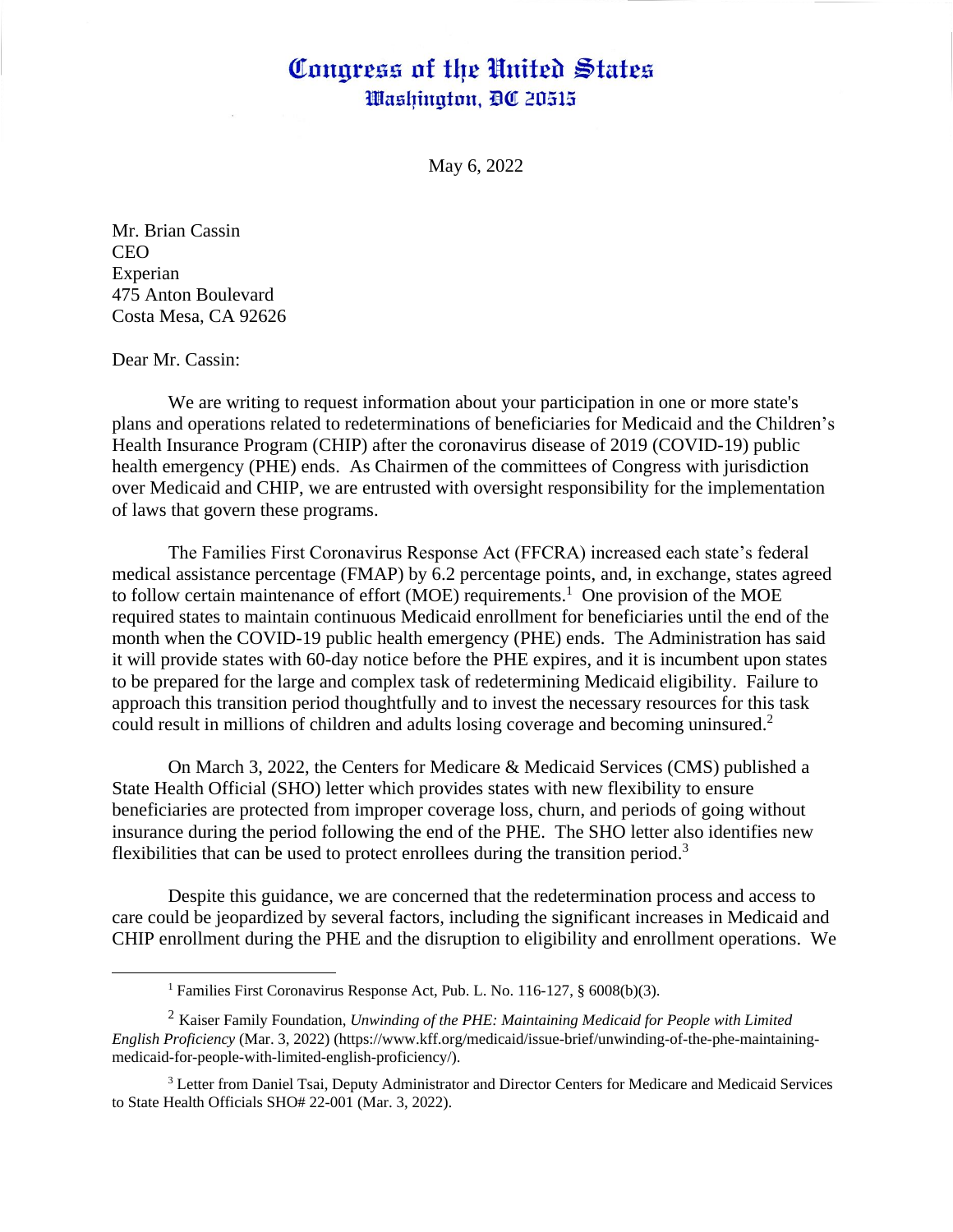Mr. Brian Cassin May 6, 2022 Page 2

are also disturbed by the length of time that has elapsed since state agencies had any contact with their beneficiaries and the significant staffing shortages that could undermine efforts to ensure a smooth transition period.<sup>4</sup> People who make up a greater proportion of Medicaid beneficiaries, including children, people of color, and individuals with limited English proficiency, are the most at-risk to experience coverage disruptions during the redetermination process, which will exacerbate racial and ethnic health inequities.<sup>5,6</sup>

As states prepare for this enormous effort, we note that some have engaged with private companies for assistance to conduct these eligibility redeterminations. However, we are aware of reports that some of these companies include those with a track record of poor performance in delivering on government contracts and are troubled by this information given the serious consequences that could result from mistakes made during the redetermination process.<sup>7,8,9,10,11</sup> To protect access to health coverage for millions of eligible Medicaid beneficiaries, it is essential that contractors be held to the same level of compliance with the law as are states. Contracts with private companies should also not be created with financial incentives that could result in eligible beneficiaries improperly losing coverage, such as contracts that increase contractor compensation based on the sheer number of individuals disenrolled.<sup>12</sup>.

In light of these concerns, we request information and documents in response to the following:

- 1. Describe in detail your business relationship with the state and provide a copy of the executed contract that pertains to eligibility redeterminations that will occur after the public health emergency;
	- a. Provide details for the reimbursement and terms of payments;

<sup>6</sup> State Health and Value Strategies*, The End of the COVID Public Health Emergency: Potential Health Equity Implications of Ending Medicaid Continuous Coverage* (Sept. 17, 2021) (https://www.shvs.org/the-end-ofthe-covid-public-health-emergency-potential-health-equity-implications-of-ending-medicaid-continuous-coverage/).

<sup>7</sup> *Public Health Emergency End Could Cause Millions to Lose Medicaid Coverage,* NBC News (Dec. 20, 2021).

<sup>8</sup> *Backlog of Medicaid Applications Spurs Arkansas Lawmakers to Concur with Hiring Contract Help for \$29M*, Northwest Arkansas Democrat Gazette (Dec. 15, 2021).

<sup>9</sup> Public Consulting Group, *Post-Public Health Emergency Eligibility Redetermination Catch Up Services* (https://www.publicconsultinggroup.com/health/for-state-health-medicaid-agencies/post-public-health-emergencyeligibility-redetermination-catch-up-services/) (accessed April 13, 2021).

<sup>10</sup> First Source, *The time to prep for a historic redetermination surge is NOW* (https://www.firstsource.com/healthcare/health-plans/medicaid-redetermination) (accessed April 13, 2021).

<sup>12</sup> *See* note 7.

<sup>4</sup> Center for Budget and Policy Priorities, *Unwinding the Medicaid Continuous Coverage Requirement* [\(https://www.cbpp.org/research/health/unwinding-the-medicaid-continuous-coverage-requirement\)](https://www.cbpp.org/research/health/unwinding-the-medicaid-continuous-coverage-requirement) (accessed April 13, 2022)

<sup>5</sup> *See* note 2.

<sup>11</sup> *A Distinctly American Irony,* New York Intelligencer (Feb 3, 2020).